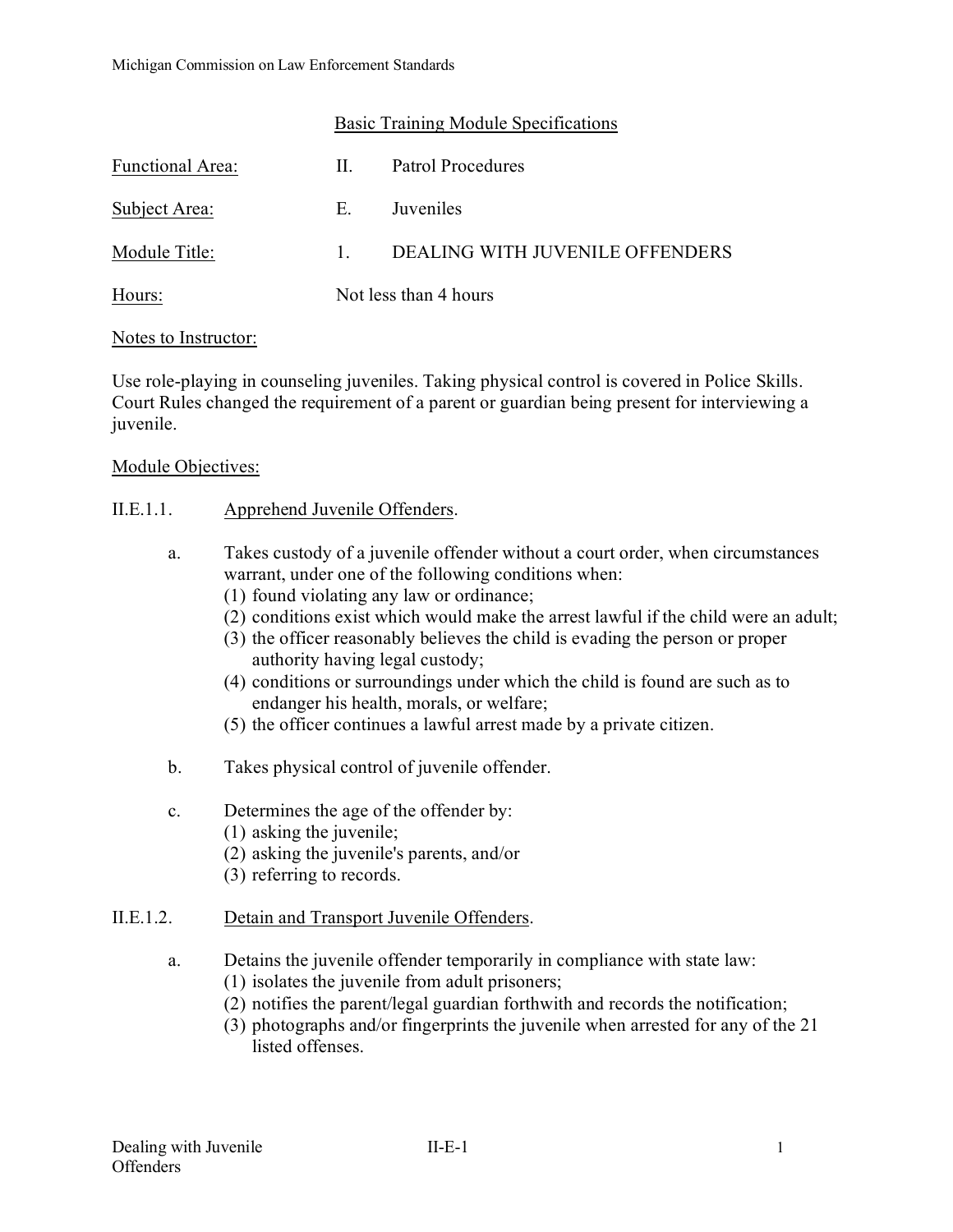- II.E.1.2. Detain and Transport Juvenile Offenders (continued).
	- b. Releases juvenile into custody of parent/guardian if case evaluation warrants (See Objective II.E.2.3.).
	- c. Requests detention of a juvenile in a juvenile detention facility or immediate arraignment in the Family Division of Circuit Court using the following criteria: (1) the juvenile's offense(s) is so serious that release would endanger the public safety;
		- (2) at the request of a probation or parole officer;
		- (3) the child is a runaway (usually must be serious circumstances);
		- (4) the home conditions make immediate removal necessary.
	- d. Transports the juvenile offender to detention area or home isolated from adult prisoners.
- II.E.1.3. Notify Parents/Guardians and/or Proper Authorities of a Juvenile Apprehension.
	- a. Notifies the parents, guardian, or custodian, if they can be found, immediately of the apprehension and requests their presence at the detention location.
	- b. Makes a written record of the names of persons notified and the manner and time of notification or reasons for failure to notify.
- II.E.1.4. Inform Juvenile Offender of Miranda Rights Before Interrogation.
	- a. Gives juvenile offender Miranda rights before interrogation under the same circumstances as required for accused adults.
- II.E.1.5. Counsel Juveniles.
	- a. Counsels a juvenile offender in the presence of or with the consent of the parent or guardian.
	- b. Discusses the situation with the juvenile by:
		- (1) establishing rapport,
		- (2) listening carefully,
		- (3) maintaining objectivity,
		- (4) asking questions to determine the main problem, and
		- (5) explaining the consequences of the juvenile's actions.
	- c. Evaluates the information provided by juvenile to formulate possible solutions.
	- d. Discusses possible courses of action with the juvenile offender (e.g., seeking assistance from a referral agency, discussing problem with parents or clergy, petitioning to juvenile court).